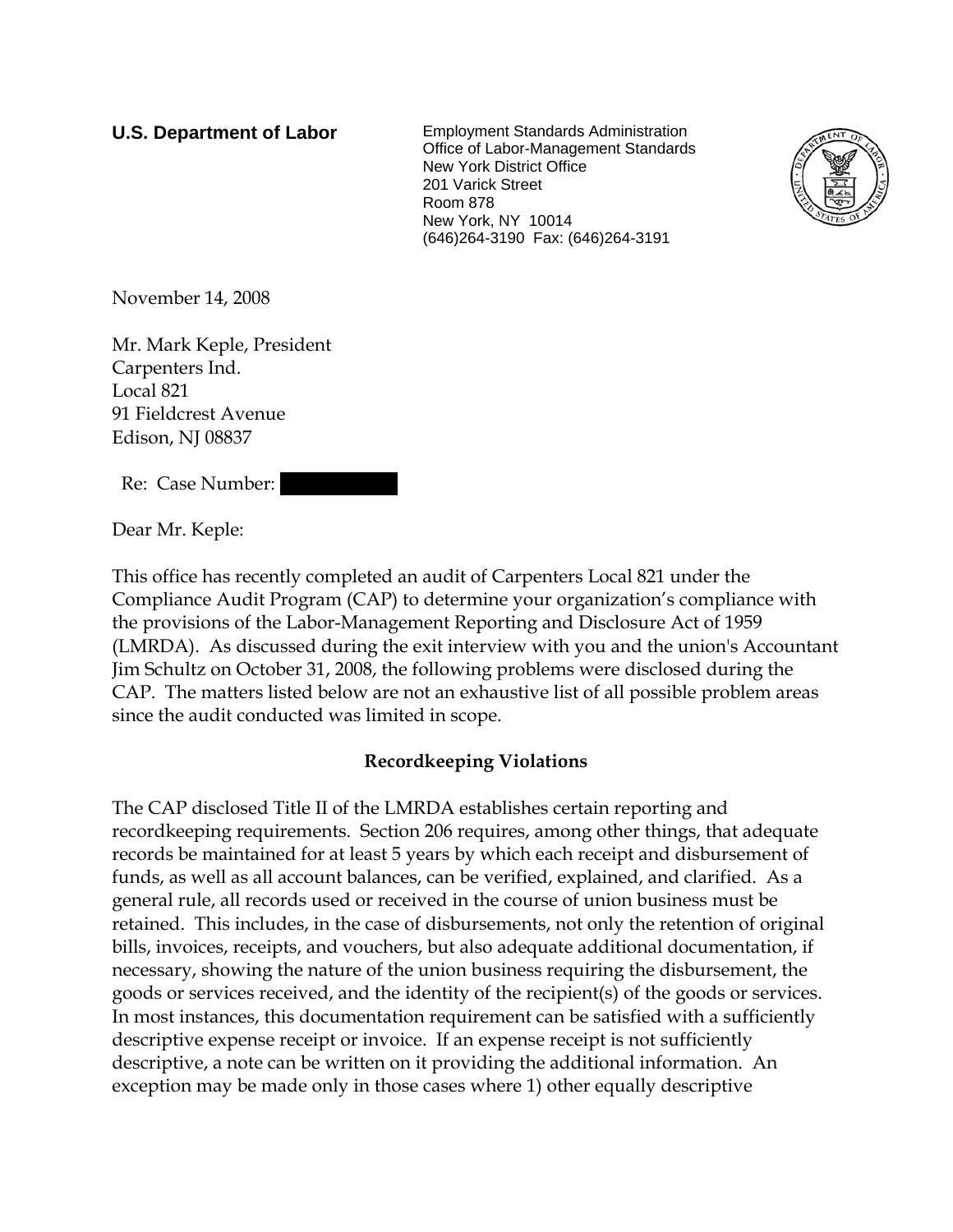Mr. Mark Keple November 14, 2008 Page 2 of 4

documentation has been maintained, and 2) there is evidence of actual oversight and control over disbursements.

In the case of receipts, the date, amount, purpose, and source of all money received by the union must be recorded in at least one union record. Bank records must also be retained for all accounts.

The audit of Local 821 2007 records revealed the following recordkeeping violations:

# **1. Officer Expenses**

Union officer failed to maintain adequate documentation for reimbursed expenses, for expenses charged to union credit cards, and for lodging expenses that were direct-paid by the union. The date, amount, and business purpose of every expense must be recorded on at least one union record. In addition, the names of individuals present for meal expenses and the locations (names of restaurants) where meal expenses were incurred must be recorded.

Based on your assurance that Local 821 will retain adequate documentation in the future, OLMS will take no further enforcement action at this time regarding the above violations.

### **Reporting Violations**

The CAP disclosed a violation of LMRDA Section 201(b), which requires labor organizations to file annual financial reports accurately disclosing their financial condition and operations. The Labor Organization Annual Report (Form LM-2) filed by Local 821 for fiscal year ending June 30, 2007, was deficient in the following areas:

### **1. LM-2 Schedule 11 (All Officers and Disbursements to Officers)**

Local 821 failed to include some reimbursements to officers in Schedule 11 (All Officers and Disbursements to Officers. In the audit period, total disbursements to officers were at least \$7,736. Some disbursements to the following officers Larry Finnegan, Jason Freidman, Brandon Page, Allen Bush, Leroy Niles and Leroy Webster were not reflected in Schedule 11. Such payments appear to have been erroneously reported in Schedules 15 through 19.

Direct disbursements to officers and employees for reimbursement of expenses incurred while conducting union business must be reported in Column F of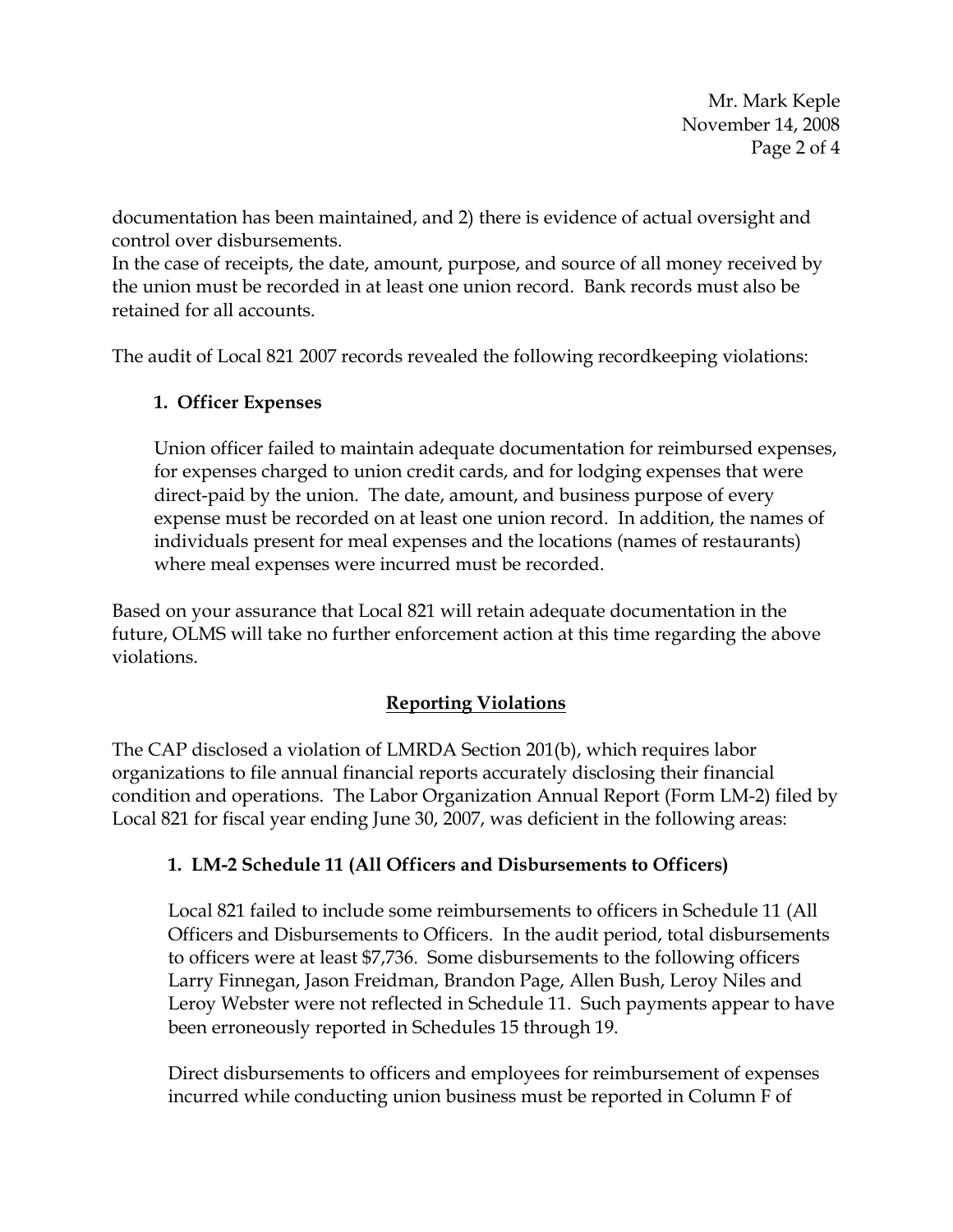Mr. Mark Keple November 14, 2008 Page 3 of 4

Schedules 11 and 12 (Disbursements for Official Business). In addition, indirect disbursements made to another party (such as a credit card company) for business expenses incurred by union personnel must also be reported in Column F of Schedules 11 and 12. However, indirect disbursements for business expenses incurred for transportation by public carrier (such as an airline) and for temporary lodging expenses incurred while traveling on union business must be reported in Schedules 15 through 19. Any direct or indirect disbursements to union personnel for expenses not necessary for conducting union business must be reported in Column G (Other Disbursements) of Schedules 11 and 12.

# **2. Total Receipts (Form LM-2 Item 49)**

Local 821 inaccurately reported the total amount of receipts in Form LM-2 during the audit period ending 06/30/07. The organization's LM-2 report, Item 49 Total Receipts reflected \$334,066. However, the audit disclosed that total receipts were at least \$332,831.

### **3. Total Disbursements (Form LM-2 Item 68)**

 Local 821 inaccurately reported the total amount of disbursements in Form LM-2 during the audit period 06/30/07. The organization's LM-2 report, Item 68 Total Disbursements reflected \$337,318. However, the audit disclosed that the organization's total disbursements were approximately \$336,279.

Therefore, the union must amend its LM-2 report to accurately reflect total receipts and disbursements in fiscal year ending 06/30/07.

Local 821 has now filed an amended Form LM-2 for fiscal year ending June 30, 2007 signed on March 18, 2009, which corrected the deficient items discussed above. I want to extend my personal appreciation to Carpenters Local 821 for the cooperation and courtesy extended during this compliance audit. I strongly recommend that you make sure this letter and the compliance assistance materials provided to you are passed on to future officers. If we can provide any additional assistance, please do not hesitate to call.

Sincerely,

||||| |||| Investigator